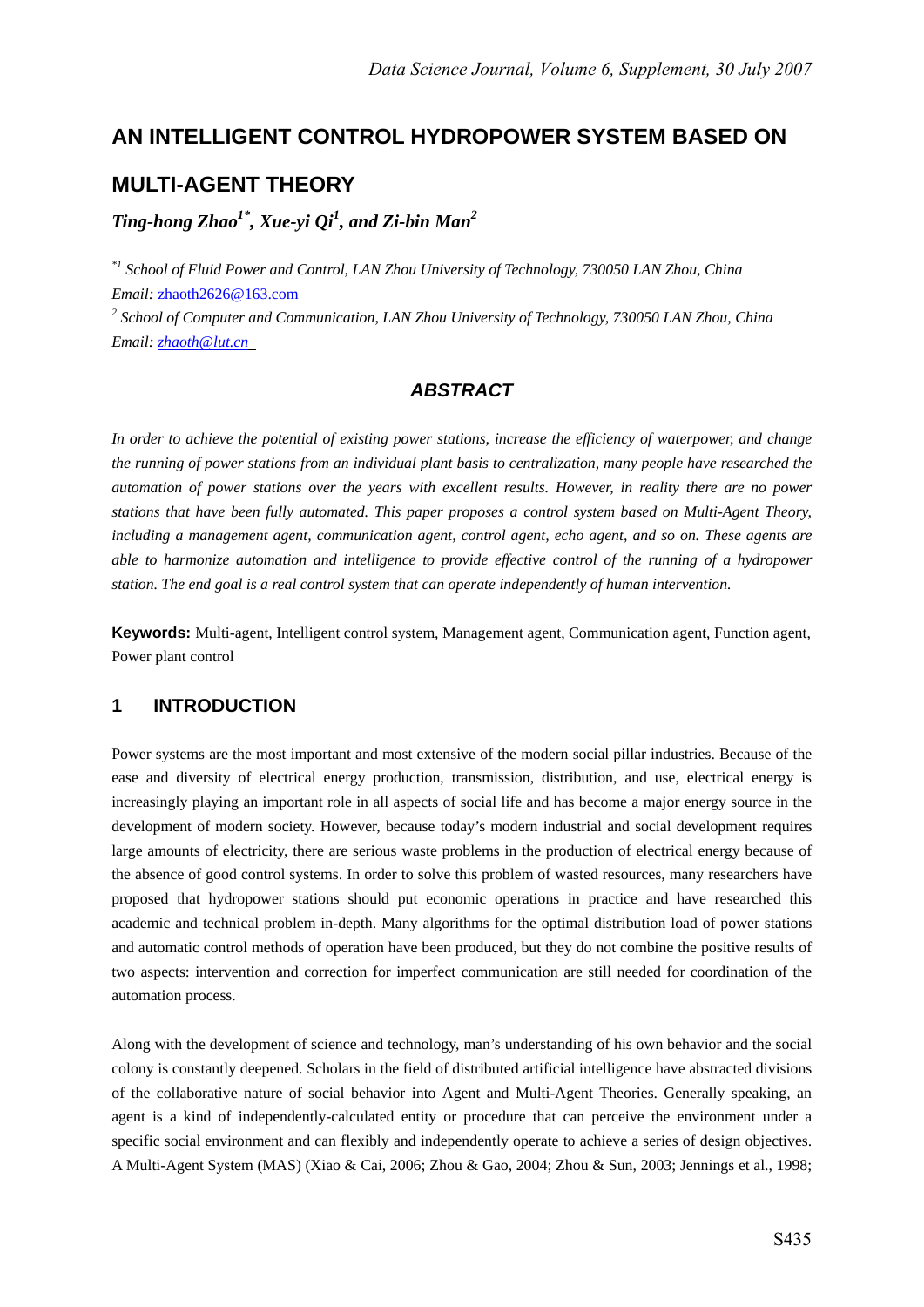Shen, 1998) refers to a computer system that uses multiple agents to complete certain tasks or achieve certain goals by cooperation. These agents cooperate to solve problems above their individual capacities; they are autonomous and distributed operations. There are cooperation and the sharing of services between every two agents. The objectives and conduct often have contradictions and conflicts. Through competition or consultation to solve these problems, the agents complete a task. A multi-agent system requires that the exchanges among agents in the system have the capability of intelligence or auto-organic activities, such as reasoning, planning, learning, etc.

Once the Multi-Agent Theory was put forward, it was quickly and widely used in various fields of study and achieved fruitful results. However, in the field of electrical systems closely linked with automation and control, the combination and application of multi-agent and automatic control theory are very few, particularly for hydropower station operations. Thus, creating a hydropower station operating control system based on the multi-agent systems theory, to control the operations, will provide an important basis for achieving intelligent control.

## **2 INTELLIGENT CONTROL SYSTEM OF CONTROL SYSTEM OF HYDROPOWER BASED ON MULTI-AGENT THEORY**

In an intelligent control system for hydropower operation based on Multi-Agent Theory, in accordance with the requirements of control, the system is divided into a number of agent subsystems and agent modules based on functionality. These subsystems and modules are scattered geographically and are relatively independent of the function of each module, but each module's sole function is to serve the entire system. Intelligent modules in the system share system resources and communication, as well as coordinate with each other to control the whole system. Furthermore, an intelligent control system of hydropower stations operating on a multi-agent theory is different from the traditional system of modular and simple distributed control. The traditional modular system only requires each system module to have the ability to do conventional calculations and control rather than to be autonomous and intelligent. Simple distributed control only emphasizes that functions will be scattered, but each part after scattering does not have mutual communication and coordination functions. Only the control module with independence, intelligence, and communication coordination is, in the real sense, an intelligent control agent.

## **2.1 Model of an intelligent control system of hydropower based on Multi-Agent Theory**

A control system uses different control types. According to the operational characteristics of hydropower stations, the whole system uses hierarchical control types, with each subsystem under the central control. According to the requirements of hydropower operational control, the station operational control system based on Multi-Agent Theory can be divided into three types: a **communication module** to establish contact with the network and receive and send information from and to the network; the **agent federation module** composed of several sub-modules (agents) to achieve economic operation of the station, by determining the optimal load distribution among the units through coordination and communication; the **federal agent module**, which controls each unit and ultimately puts the optimized parameters into practice for each individual unit. In each unit, the federal agent composed of several functional sub-agents to control the operation of the units, simultaneously working with the upper level agent. The specific model is shown in Figure 1.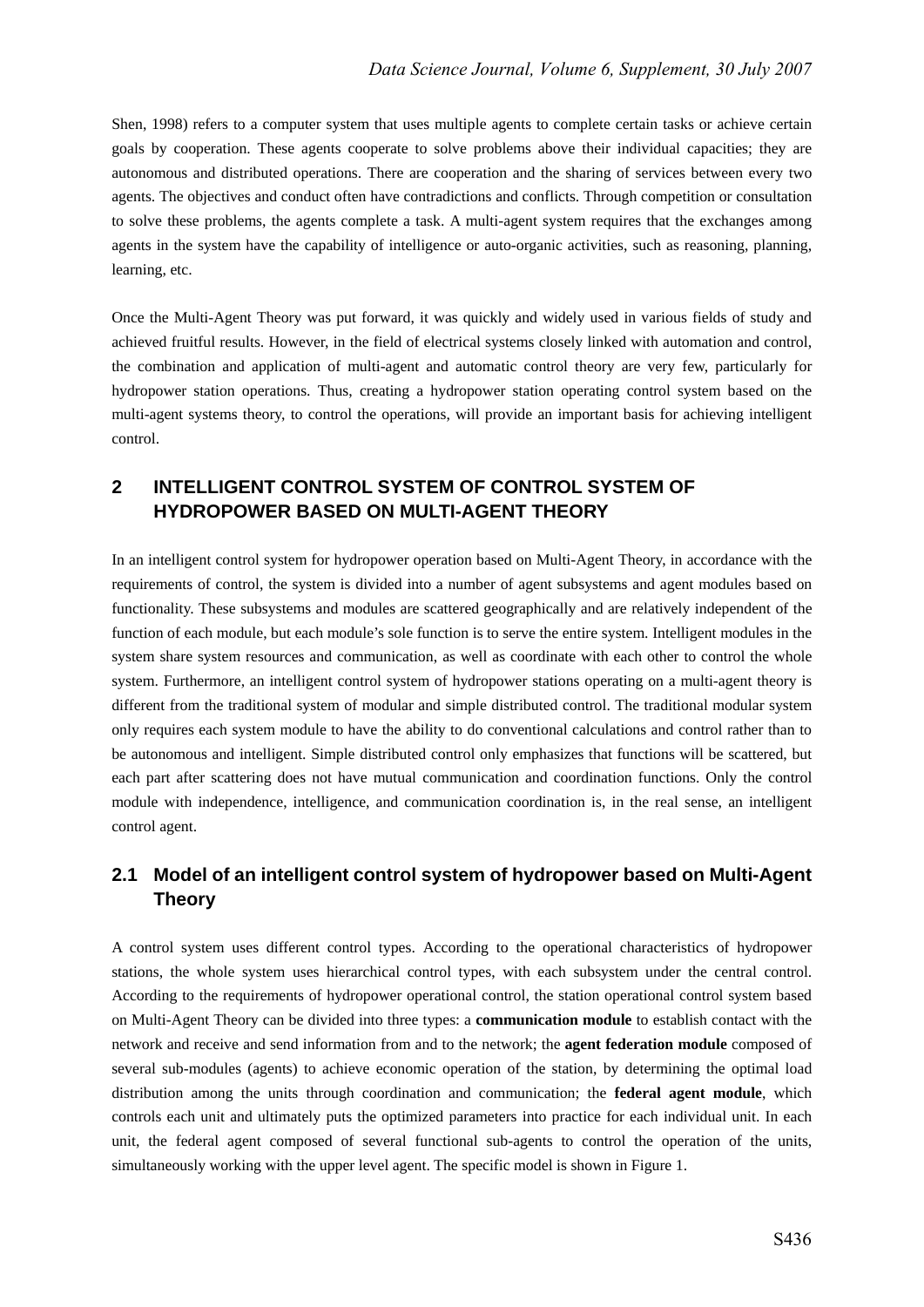

**Figure 1**. System level structure chart

### **2.2 The categories and basis functions of agents in the system**

In the model, the entire system can be divided into three categories: **communication agent, management agent,**  and **function agent**. The **communication agent** is primarily used to coordinate communications among agents. In a multi-agent system, every agent communicates with the others, and if we do not categorize like agents together to simplify communications among agents, the entire system would be a very complex communications network. The use of the communication agent makes the entire system of communications very simple, rapid, and efficient. The communication agent receives information, classifies accepted information, and sends the information to agents with different functionalities.

The **management agent** is the central control unit of the entire system. The entire system has three levels of management agents. The top management agent is used to coordinate and manage the optimal load distribution system and the optimal start-and-stop-sequence-confirm system. It is very easy to locate in the level chart of system. There are two levels of management agents in an optimal load distribution system: the optimal start-and-stop-sequence-confirm system internal management agent and the unit control system management agent. The main function of these two levels is to coordinate the functions among multi agents in each subsystem, distribute tasks to each function agent, and receive the results of their completed tasks. Then they analyze the results and ultimately determine whether the subsystem task has been completed, simultaneously transferring the messages that need to be sent to the other subsystems by the communication agent.

The final category is a **functional agent**. In addition to a management agent, which plays a control role in each subsystem's internal workings, there are a number of functional agent modules. Each functional agent has its own task in accordance with the different task name corresponding to it. Every functional agent receives its task from the management agent, accomplishes the task, and then returns the results to the management agent.

### **2.3 The composition of the agents**

Each agent is composed of a generic agent kernel and many functional modules. The agent kernel consists of an internal database, communications coordinator, blackboards, and an executive. Among these, the internal database includes the information about itself (agent-self), the target muster, the world model, and so on. The agent communication processor provides the mechanism (language and codes) with which the agent communicates with the world and other agents. The blackboard supports the agent's internal communications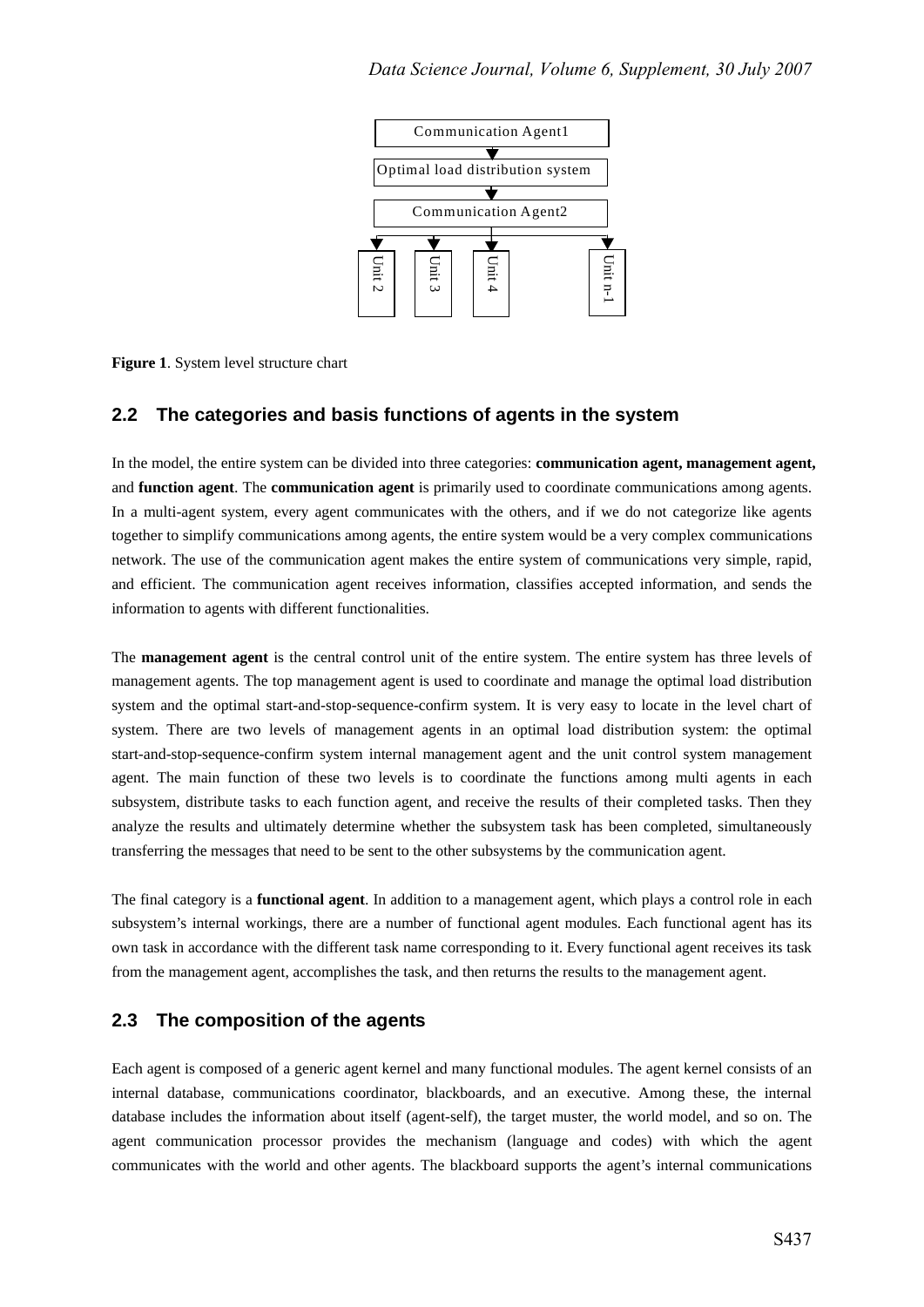among the various functional modules. The executive completes the assigned tasks and acts as the functional module's implementation control. One agent can have many functional modules. These modules are pre-compiled and executable files, are relatively independent entities, and express some functional properties and functions also exhibited by the agent, which can have fully parallel implementation after being launched by the executive with work coordinated by the blackboard. The next subsection looks at the core structure of the agent.

#### **2.3.1 Internal database of the agent**

The internal database of an agent includes a description of the agent-self, a description of the state of the world, and a description of the state of the other agents.

#### **2.3.2 Model of the agent world**

Agents are located in a group called the agent world. Every agent needs to have a description of the agent world in order to communicate and collaborate with other agents. The description is not a complete description and only describes the sensory information of the agent. This information is located in the agent's internal database. It is not pre-defined by system development personnel, but is built during the agent's active use.

#### **2.3.3 Executor of the agent**

The function of this part is similar to the process management in an operating system, but its management is done with functional modules. Each agent executes the same control loop.

#### **2.3.4 Joints linking the agent with functional modules**

Communication between the agent kernel and the function modules is completed through the blackboard, which provides a set of standard programming joints for communication between the kernel and the functional module and allows for convenient communication between the agent and the modules.

### **2.4 The communication and coordination between agents in the system**

In the whole system, the functions of the communications agent are the simplest. Those functions, which link communication between the upper and lower federal agents, receive and classify sent information, so this agent's communication with the other agents is simple and not elaborate. According to the level structure chart, (Figure 1) the main communication and coordination tasks focus on load optimal distribution. as discussed below.

## **2.4.1 Communications and coordination between the load optimal distribution system and the unit agent federation.**

The main function of the load optimal distribution system is, after receiving the load task from the management agent, to determine the optimal load distribution and then send the results to each unit's agent federation. After the agent federation of each unit has received the information, the status of every unit is measured to determine whether it can perform the task assigned by the load distribution system. If it cannot, then this information is returned to the load distribution system. Because every hydropower station consists of at least two units,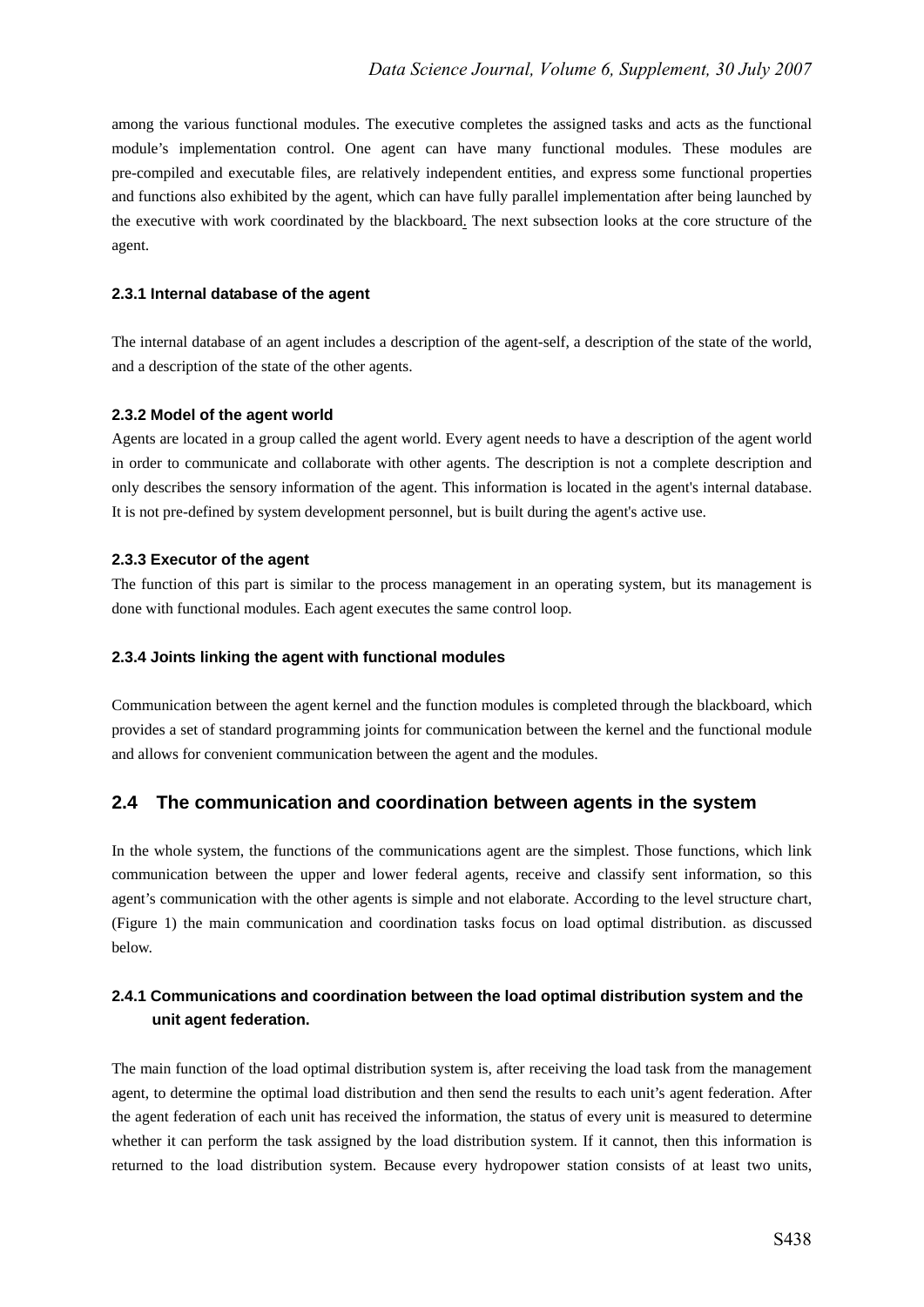according to the usual mode of communication, the load distribution system creates a communications network between the generating units. In order to communicate quickly and efficiently between the load distribution system level and the unit control system level, a communications agent is used. The received message from the load optimal distribution system level, which is classified and analyzed by the communication agent, is then sent to the corresponding unit control system.

#### **2.4.2 Load optimal distribution system**

The load optimal distribution system is a multi-agent center control system consisting of a management agent and three functional agents. The management agent manages and coordinates the work of several functional agents and links with the outside world. It accept the tasks for these sub-systems from the outside world and then sends a message to a chosen functional agent, waits for the task to be accomplished, and receives a reply from the agent that the task has been accomplished. This process continues until the tasks of the entire sub-system have been completed and the management agent finally sends the result message to the lower units of the operation control system. The function of each functional agent is to receive the task information from the management agent and to fulfill this task, then inform the management agent that the task is completed. The specific communication and coordination are shown in Figure 2.



**Figure 2.** The structure chart of a load optimal distribution system

#### **2.4.3 Federal agent units**

Each unit in a multi-agent central control system consists of one management agent and several functional agents. The functional agents include: data storage agent, message storage agent, optimization algorithm agent, state detection agent, and operation control agent. In all agents, the functions of the management agent are coordinated with the top agent to receive and deliver information, to manage and coordinate internal communications within the agent world, and finally to complete the tasks of the subsystem.